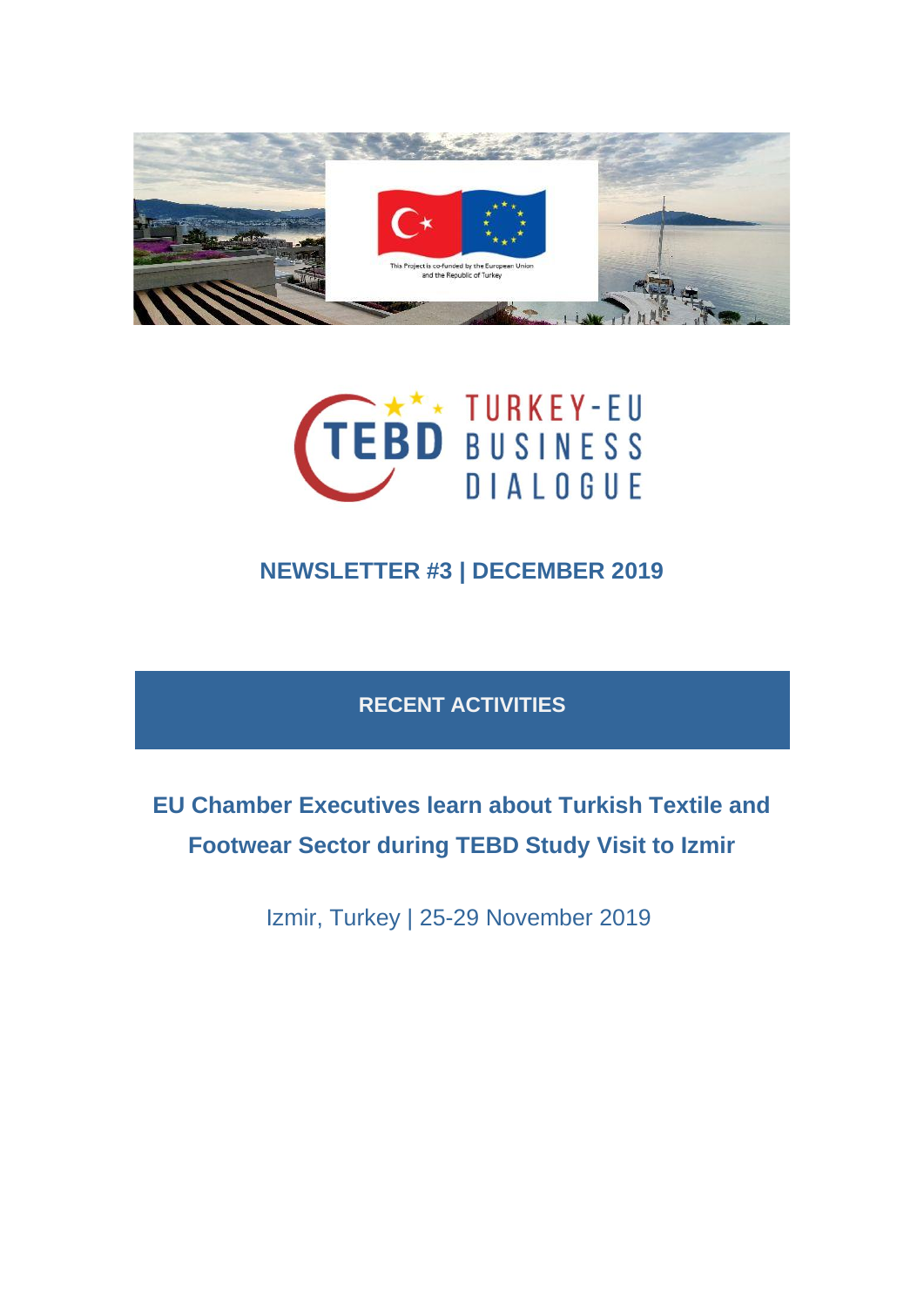

**A group of 10 executives from Chambers in EU countries took part in the TEBD Study Visit to Izmir, which focused on learning about the Textile & Footwear Sector.**

The overall objective of this Study Visit was to allow the participants to gain a better understanding of the importance of this sector of the Turkish economy, and the opportunities that exist for cooperation and commerce between European and Turkish companies. The programme included visits to several manufacturing companies and SMEs, as well as the Izmir **University Of** Economics.

**[Contact: Angela Ustarroz](mailto:ustarroz@eurochambres.eu?subject=TEBD%20Study%20Visit)**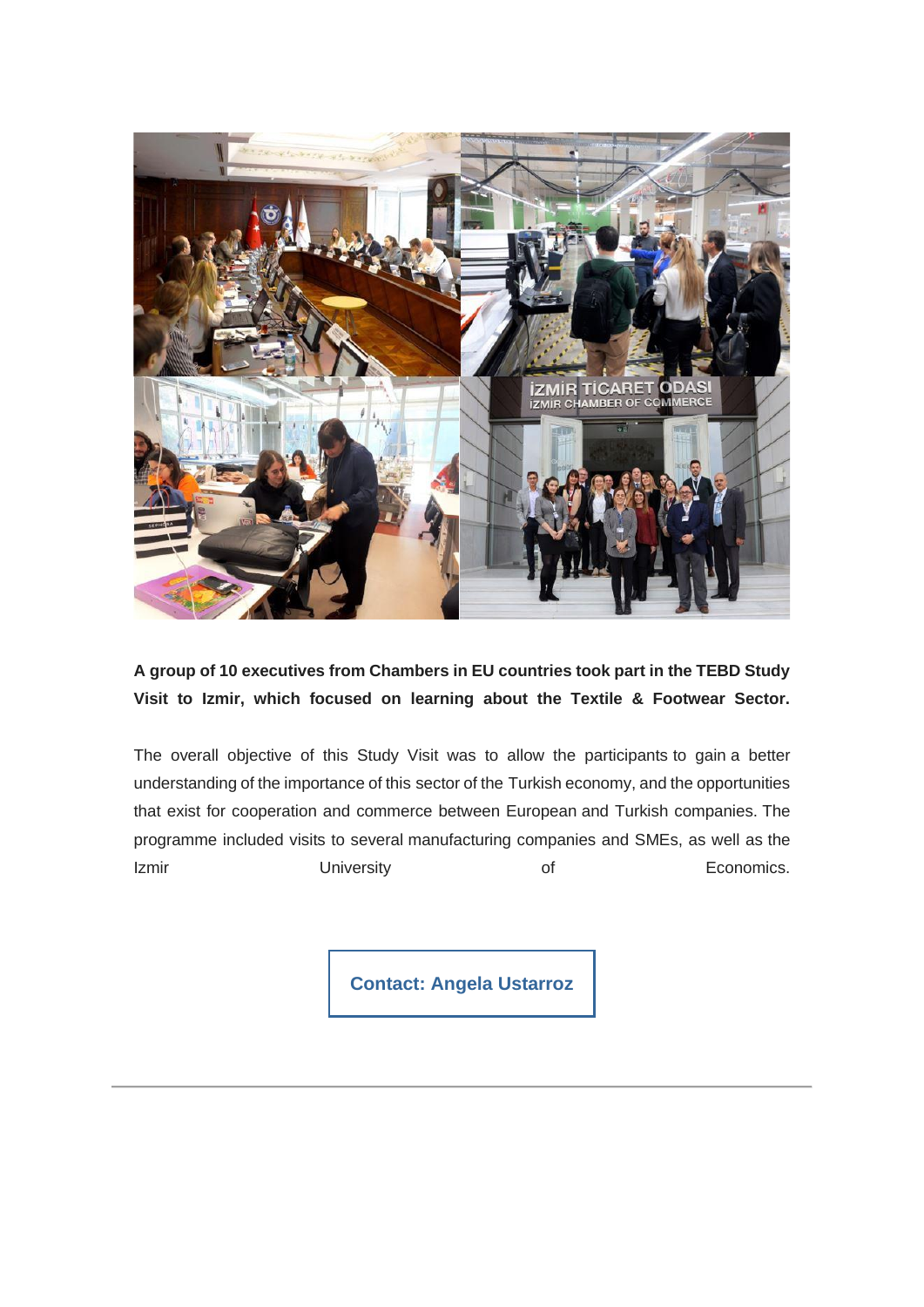## **TEBD Workshop on 'EU-Turkey Customs Union and EU Trade Rules: Opportunities and Challenges for SMEs'**



#### Ankara, Turkey | 26 November 2019

**The TEBD Workshop on 'EU-Turkey Customs Union and EU Trade Rules: Opportunities and Challenges for SMEs' (TEBD-W20) was organized by the Ankara Chamber of Industry in cooperation with EUROCHAMBRES and TOBB (Turkish Union of Chambers and Commodity Exchanges).**

The Workshop attracted around 35 participants, and the event was opened by **Assoc. Prof. Yavuz CABBAR**, General Secretary of [Ankara Chamber of Industry \(ASO\).](https://tebd.us20.list-manage.com/track/click?u=fc97fe7a1cb80e237945d582e&id=7bb4f25025&e=4f94ac0df0) **Ms. Sinem KAYA** from TOBB presented the TEBD project and activities. This was followed by contributions from senior officials of the Turkish government, including **Mr. Halil İbrahim ŞENER** and **Mr. Ahmet Şevket DAYIOĞLU** from the Ministry of Trade, and **Mrs. Arzu KÜTÜKÇÜOĞLU** from the Ministry of Foreign Affairs. Finally, there was a presentation by **Mr. M. Gökhan KİLİT**, Director for Strategy and Business Development at the [Economic](https://tebd.us20.list-manage.com/track/click?u=fc97fe7a1cb80e237945d582e&id=09e5729392&e=4f94ac0df0)  [Development Foundation \(İKV\).](https://tebd.us20.list-manage.com/track/click?u=fc97fe7a1cb80e237945d582e&id=09e5729392&e=4f94ac0df0) The presentations were followed by a Question and Answer (Q&A) session, when participants could ask questions and make comments on the topics and issues raised during the Workshop.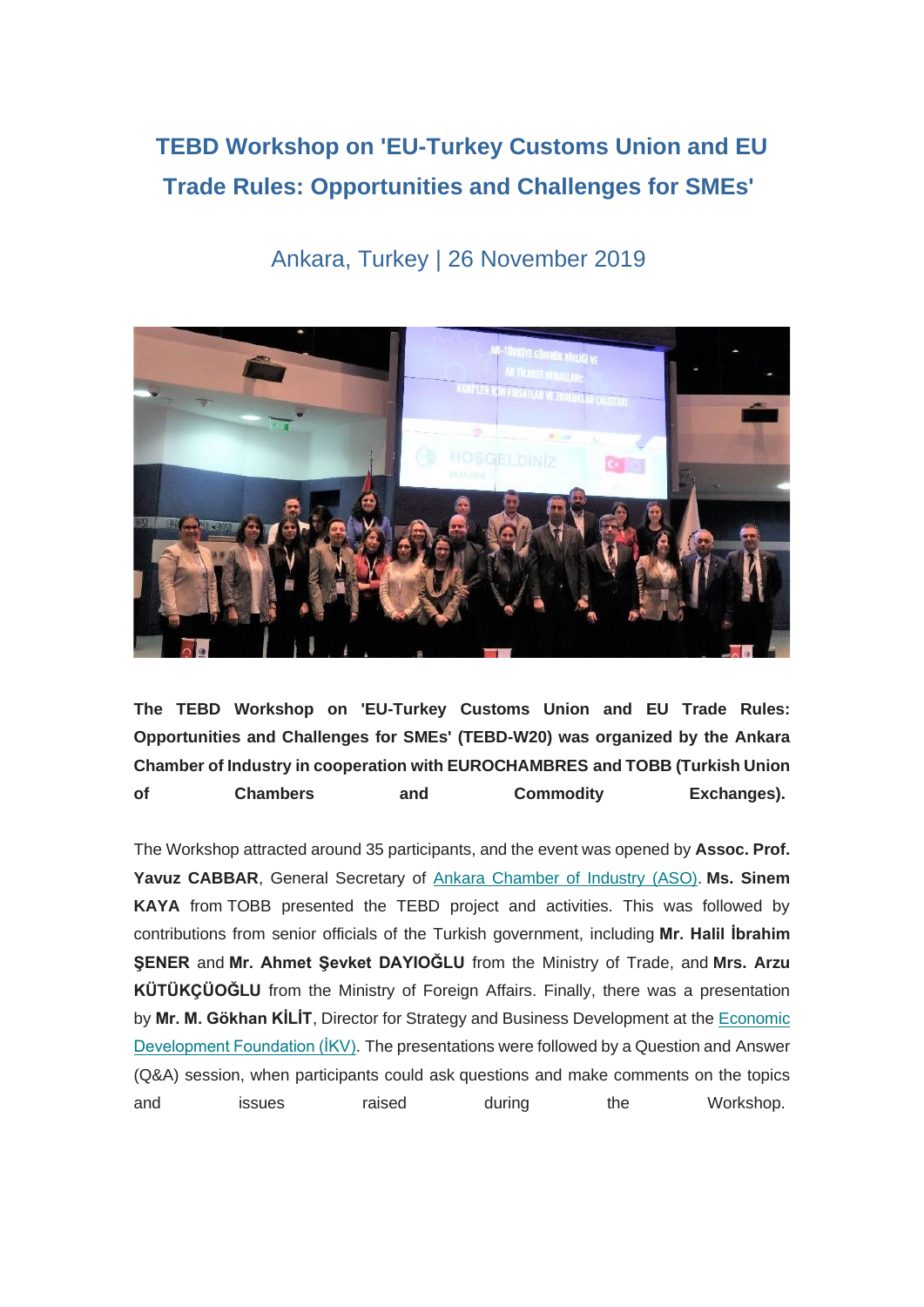Since December 2018, a total of **20 SME Workshops** have been organized in the framework of the TEBD project (18 in Turkey, plus 1 in Bulgaria and 1 in Greece), with more than 600 participants in total. These Workshops are hosted by Chambers and focus on topics that are relevant for small and medium-sized businesses (SMEs).

**[Contact: Belgin Kılıç](mailto:kilic@eurochambre.eu?subject=SME%20Workshops)**

**UPCOMING ACTIVITIES**

### **SME WORKSHOPS**



- **Erzurum, Turkey** │ *20 December 2019* TOPIC: **Trade relations between Turkey and the EU**
- **Sakarya, Turkey** │ *16 January 2020* TOPIC: **The impact of SMEs institutionalization on exports to the EU**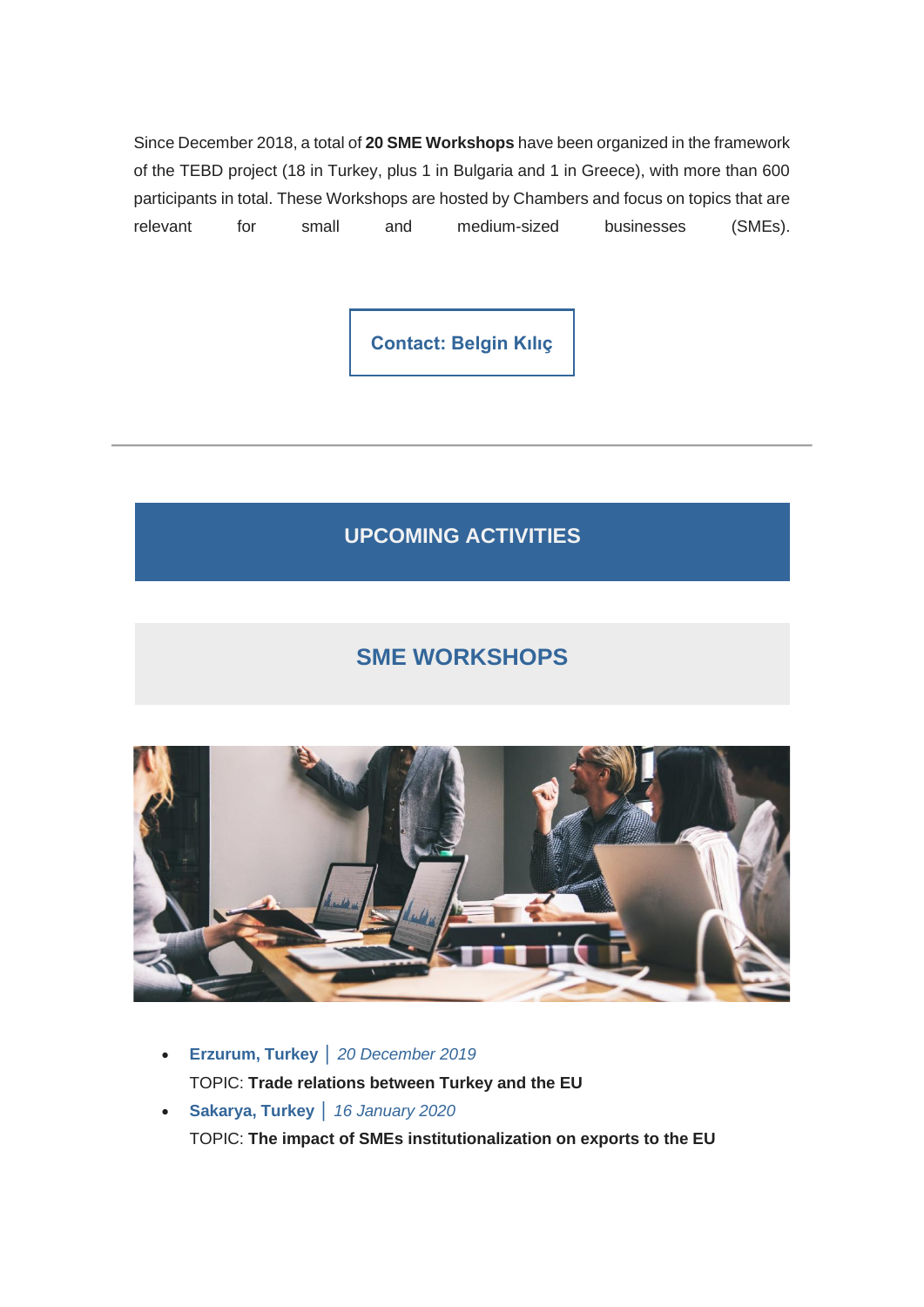• **Riga, Latvia** │ *17 February 2020* TOPIC: **How to successfully enter the Turkish market**

**[Contact: Belgin Kılıç](mailto:kilic@eurochambre.eu?subject=SME%20Workshops)**

#### **TESTIMONIAL**

The Study Visit to Izmir was very well prepared and it went beyond my expectations. We had excellent business dialogues and presentations at the Izmir Chamber, and I was especially impressed with our visit to the Izmir University of Economics. I hope that companies in Croatia will take up the opportunities that Turkey can offer them!



Jagoda Divić **Croatian Chamber of Economy**